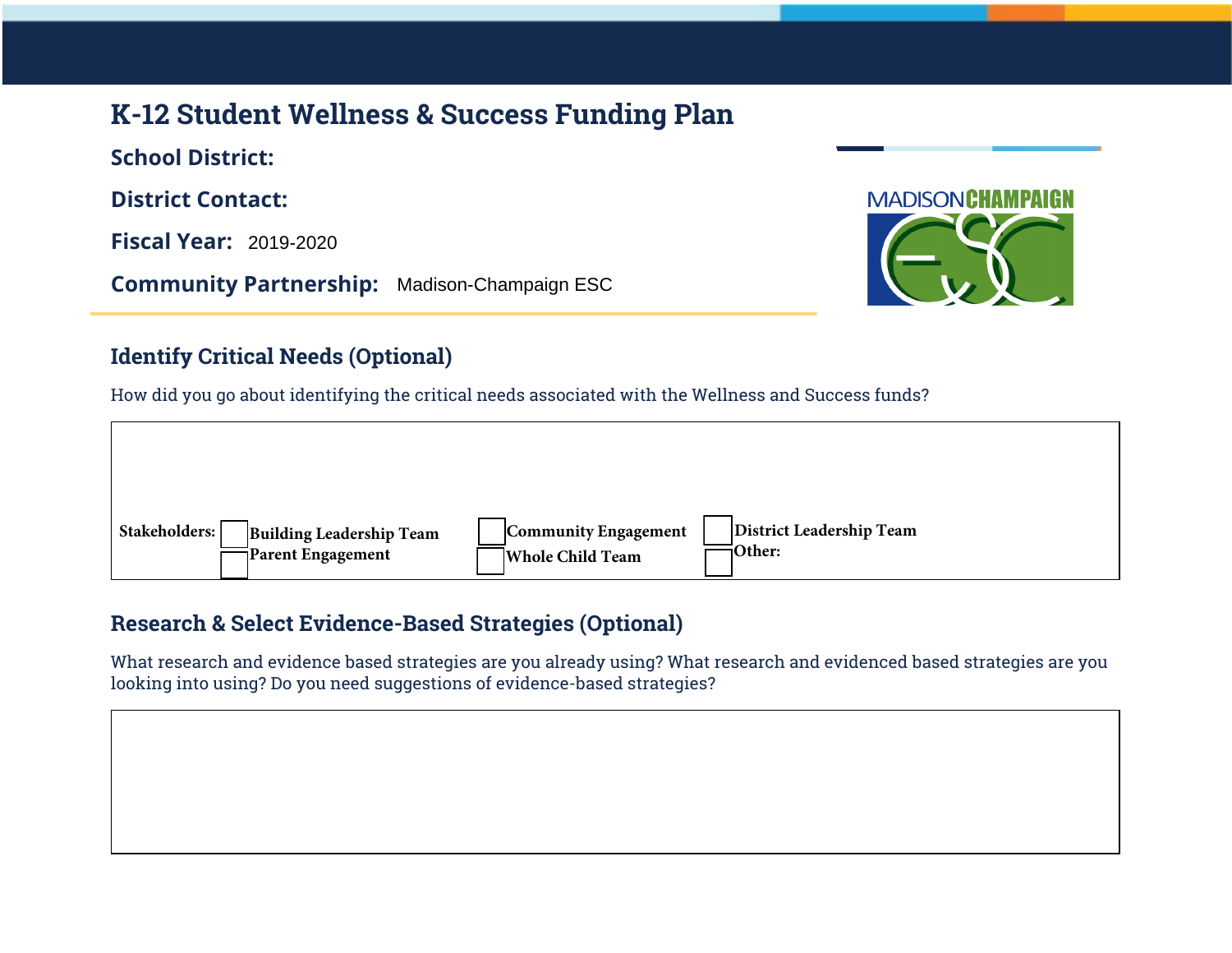### **District Plan**

| <b>Student Initiative</b>                                                      | <b>Description</b> | <b>Funding</b><br><b>Type</b> | <b>Allocation</b><br><b>Amount</b> | <b>Outcomes Desired</b> | Who Will Be<br><b>Responsible ?</b> | <b>Timeframe</b> |
|--------------------------------------------------------------------------------|--------------------|-------------------------------|------------------------------------|-------------------------|-------------------------------------|------------------|
| <b>Mental Health Services</b>                                                  |                    | <b>New</b>                    |                                    |                         |                                     |                  |
| <b>Services for Homeless</b><br>Youth                                          |                    | <b>New</b>                    |                                    |                         |                                     |                  |
| Services for Child Welfare<br><b>Involved Youth</b>                            |                    | <b>New</b>                    |                                    |                         |                                     |                  |
| <b>Community Liason</b>                                                        |                    | <b>New</b>                    |                                    |                         |                                     |                  |
| <b>Physical Health Care</b><br><b>Services</b>                                 |                    | <b>New</b>                    |                                    |                         |                                     |                  |
| <b>Mentoring Programs</b>                                                      |                    | <b>New</b>                    |                                    |                         |                                     |                  |
| Family Engagement and<br><b>Support Services</b>                               |                    | <b>New</b>                    |                                    |                         |                                     |                  |
|                                                                                |                    |                               |                                    |                         |                                     |                  |
| PD regarding<br><b>Trauma-Informed Care</b>                                    |                    | <b>New</b>                    |                                    |                         |                                     |                  |
| PD regarding Cultural<br>Competence                                            |                    | <b>New</b>                    |                                    |                         |                                     |                  |
| Student Services Prior To or<br>After the School Day or<br>When Not in Session |                    | <b>New</b>                    |                                    |                         |                                     |                  |

Person Completing Plan: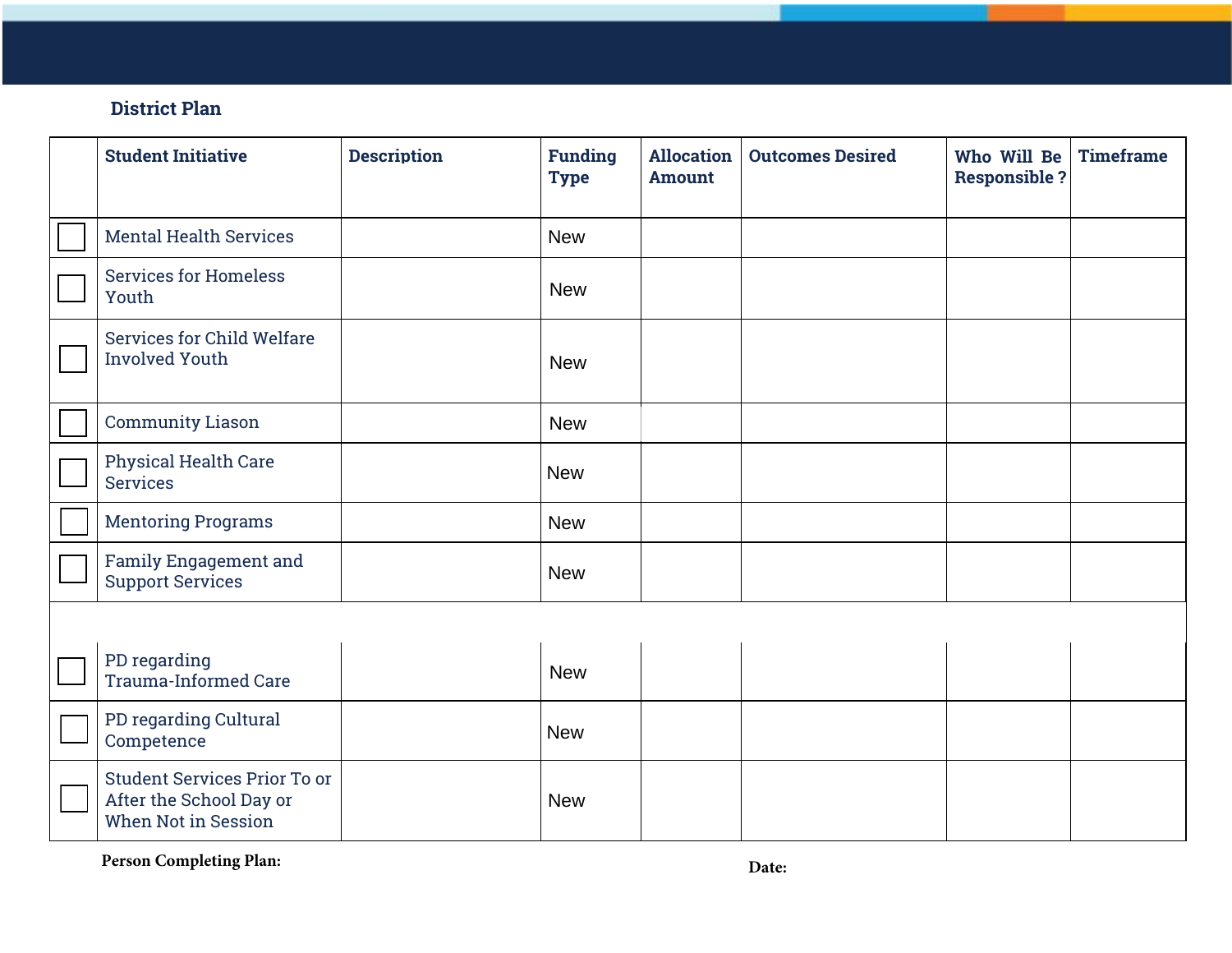## **Results & Analysis Report**

| <b>Student Initiative</b>                               | <b>Number of Students</b><br><b>Impacted</b> | <b>Results/Analysis:</b><br>How well did it go? Who is better off? | <b>Implications for FY21</b> |
|---------------------------------------------------------|----------------------------------------------|--------------------------------------------------------------------|------------------------------|
| <b>Mental Health Services</b>                           |                                              |                                                                    |                              |
| Services for Homeless Youth                             |                                              |                                                                    |                              |
| Services for Child Welfare involved<br>Youth            |                                              |                                                                    |                              |
| <b>Community Liason</b>                                 |                                              |                                                                    |                              |
| <b>Physical Health Care Services</b>                    |                                              |                                                                    |                              |
| <b>Mentoring Programs</b>                               |                                              |                                                                    |                              |
| <b>Family Engagement and Support</b><br><b>Services</b> |                                              |                                                                    |                              |

| PD regarding Trauma-Informed<br>Care                                                               |  |  |
|----------------------------------------------------------------------------------------------------|--|--|
| PD regarding Cultural Competence                                                                   |  |  |
| Student Services Prior To or After<br>the Scheduled School Day or When<br>School is Not in Session |  |  |

Person Completing Report: